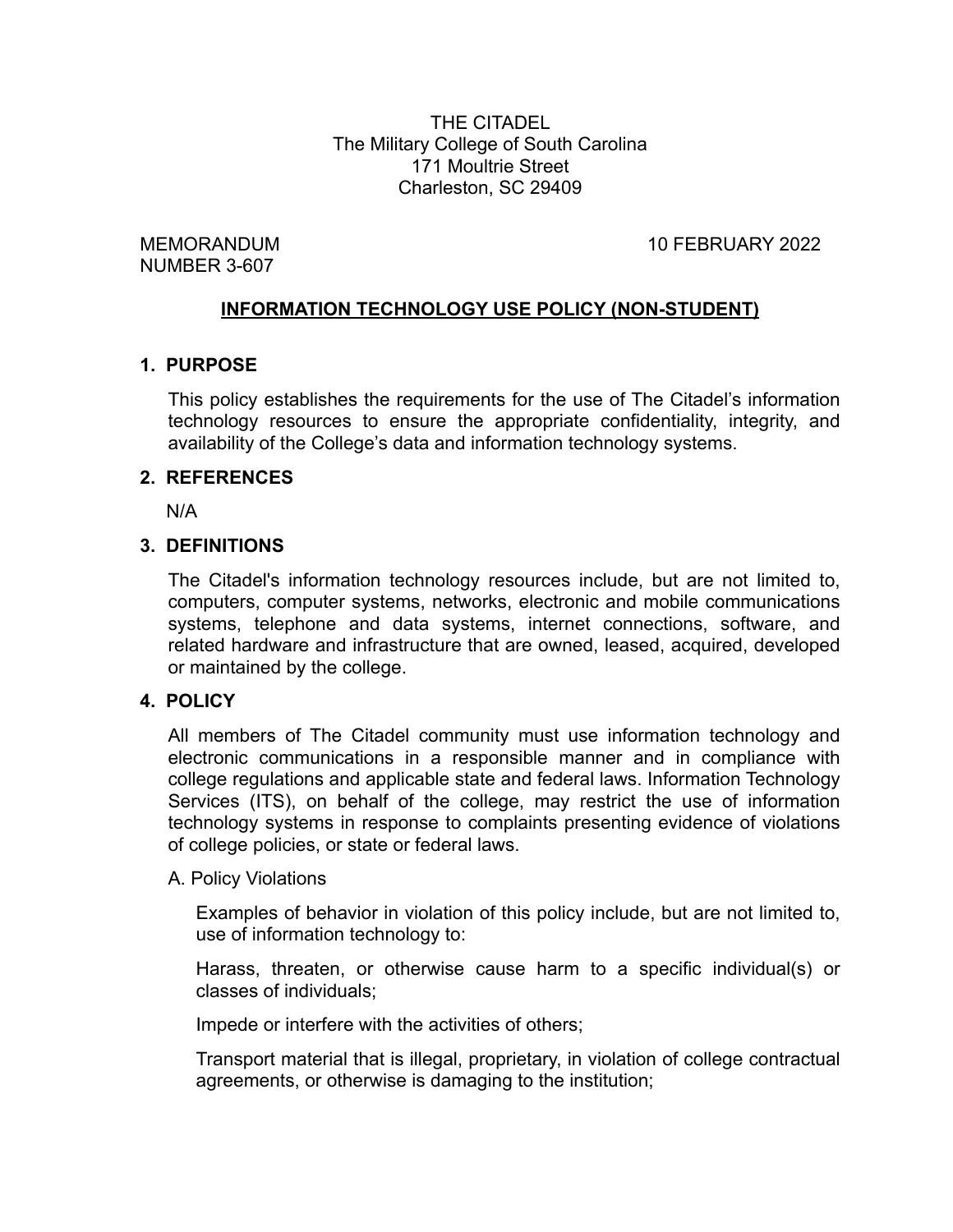Deliberately send, post, view, or reply to indecent, obscene, pornographic, offensive, threatening, harassing, libelous, slanderous or fraudulent content, or content that is otherwise a violation of state or federal law.

Deliberately circumvent access control mechanisms;

Use credentials assigned to another individual in order to gain that person's access rights or to masquerade as that individual;

Purposefully expose or carelessly handle confidential, privileged or private information;

Intentionally make unauthorized changes or deletions of information stored in College information technology systems;

Install and/or use unlicensed or illegally obtained software.

Uninstall, or otherwise disabling software required by ITS to protect its systems;

install communications devices such as modems, hubs, routers and switches, or network monitoring tools such as sniffers and port scanners, without the explicit approval of ITS.

Posting information to Citadel listservs or email groups (eg. DogNews, All Faculty, All Staff, etc.) that is outside of their intended purpose.

B. Administration

The Citadel follows information technology operation and data security procedures that include the storage of data and communications, the logging of activity, the monitoring of general usage patterns, and other similar activities. When there is reasonable cause to do so, the College may, without notice, access and monitor the accounts of individual users of college information technology resources. Furthermore, when the College "reasonably anticipates" litigation, through the receipt of notification or other information identifying the possibility of a lawsuit or upon the actual service of a summons and complaint ("notification"), the College will take actions to preserve all electronically stored information that may be relevant to the claim.

The college may, without notice, access and monitor the accounts and equipment of individual users of college information technology resources, including individual login sessions and communications when there is reasonable cause to do so. Such causes include, but are not limited to the following:

1. It reasonably appears necessary to do so to protect the confidentiality, integrity, or availability, of the College's information technology resources or to protect the College from liability;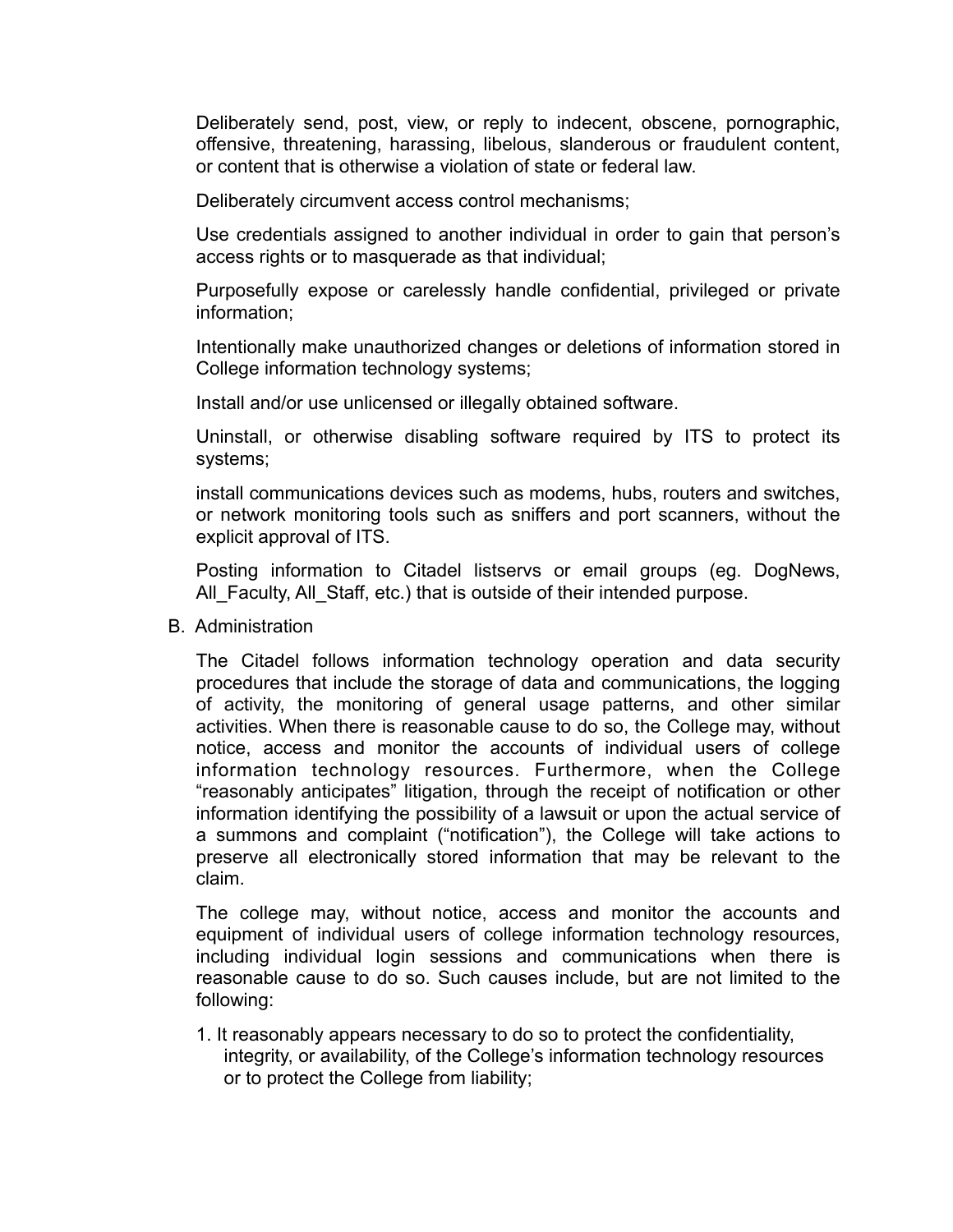- 2. An account appears to be engaged in unusual activity, as indicated by the monitoring of general activity and usage patterns;
- 3. It reasonably appears that the account could have a detrimental impact on the operation of the College or the safety of faculty, staff, or students;
- 4. It reasonably appears necessary to do so as part of an audit conducted internally at the College or by outside auditors or governmental agencies;
- 5. It is required by law.
- 6. Any access or monitoring of users, other than that specified in section 5a. (above) or required in response to perceived emergency situations, must be authorized in advance by the Chief Information Officer or their designee and General Counsel, following consultation with appropriate College officials.
- 7. The Citadel will maintain documentation of the authorizations to access or monitor individual user activity or information stating the purposes for which authorization is given.

When the contents of a current employee's Citadel owned computer or communications associated with an individual's College computing account are accessed or monitored under this policy, the individual will be notified as soon as practicable that the access or monitoring occurred, provided the notification is permitted by law and will not interfere with any investigation by the College or other outside agency. **Notification is not required when the access or monitoring was conducted under section 5a. above**

The Citadel, in its discretion, may disclose the results of any monitoring, including the contents and records of individual communications, to appropriate College personnel or law enforcement agencies and may use those results in appropriate Citadel disciplinary processes.

C. Pre-Litigation Data Retention: When the College "reasonably anticipates" litigation, through the receipt of notification or other information identifying the possibility of a lawsuit or upon the actual service of a summons and complaint ("notification"):

As soon as practicable after notification, the General Counsel (GC) will notify the Chief Information Officer (CIO) of a new potential or actual claim and provide parameters for the information to be preserved. These parameters will be based on the known relevant parties and witnesses (i.e., those who may control or possess potentially relevant data), the departments of the college which are involved, and the timeframe of the incident or incidents alleged.

As soon as practicable, the GC and the CIO will meet to discuss the case and develop an initial course of action. Together they will: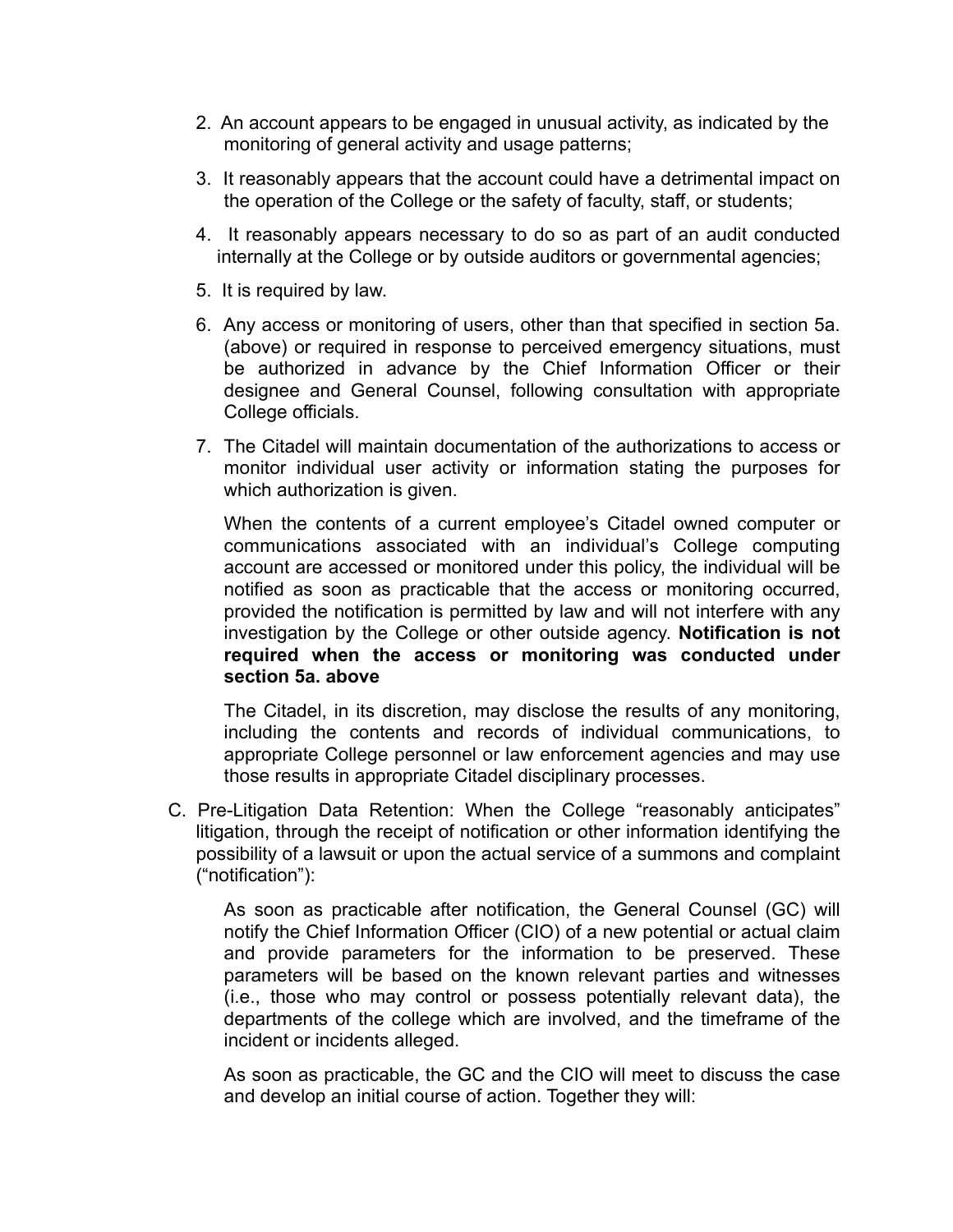Identify the set of data that must be preserved;

Discuss mechanisms, process and other circumstances that may be particular to the specific lawsuit; and

Prepare individual and department questionnaires for use by college personnel to identify the location of electronic and paper data implicated by the threatened or potential lawsuit.

The GC and CIO, or their designee, will meet with local representatives to discuss immediate needs, identify data unique to the local department, and create a plan to preserve all required data.

The CIO will send end user questionnaires to all affected individuals for completion and return. Information from the questionnaires will be used to identify potential locations of data.

The CIO will work with the individual departments (involving HR as appropriate) to preserve relevant data.

The GC will send specific information handling instructions to all affected individuals to ensure future data are appropriately preserved and easily retrievable. These instructions may provide that:

All future documents created that may be relevant to the case be stored in a specific directory;

All future mail correspondence be appropriately stored in a specific mail folder; and

All systems used for future creation of data potentially relevant to a claim be backed up on a regular schedule by the IT department.

Discovery: Upon receipt of a discovery request for information and data pertaining to a lawsuit, the College must take action to develop and produce a response to this request. The General Counsel serves as the lead college official for The Citadel's response to discovery requests. The Citadel's response may be to supply the requested information, attempt to obtain a modification of the request as to a different set of data or search terms, or to decline to provide some or all of the requested data based upon expense or some other basis. During the discovery phase:

The GC will meet with the CIO to discuss the specific requirements of discovery requests.

If the college has previously preserved information, as described in section f. Pre-Litigation Data Retention, above, the GC and CIO will determine whether the set of preserved data is sufficient to meet the requirements of the discovery request. The CIO will also notify the GC of any extraordinary circumstances, costs of compliance, or other concerns.